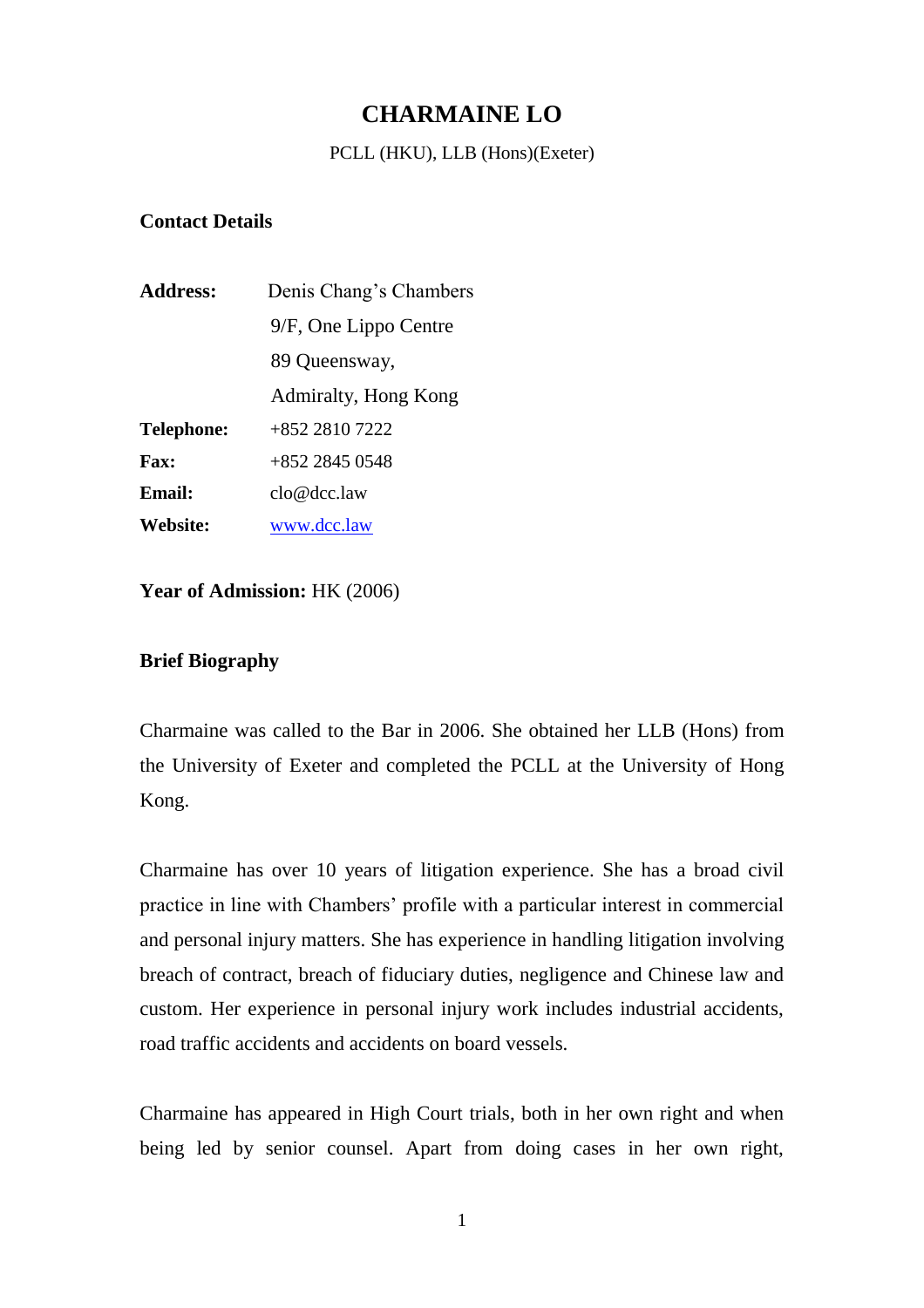Charmaine has worked with a variety of silks and senior juniors in both civil and criminal matters.

Charmaine was a Part-time Lecturer at the School of Law of City University of Hong Kong between 2007 and 2008. She serves as a committee member of the Special Committee on Welfare and Sports of the Hong Kong Bar Association since 2007. She also served as a representative of the Hong Kong Bar Association in the Joint Professional Sports Committee (now known as the Recreation and Sports Club for Hong Kong Professional Bodies) between 2009 and 2012.

Charmaine sat as a Deputy Presiding Officer of the Labour Tribunal in 2020.

### **Principal Areas of Practice**

Company law

- *Shareholders' disputes*
- *Directors' duties*

### Commercial law

- *Sale of goods*
- *Financial Services*

### Contract law

- *General contract*
- *Insurance policies*

### Criminal Law

- *Driving Offences*
- *Drugs related offences*
- *Fraud*
- *Offences against the person*